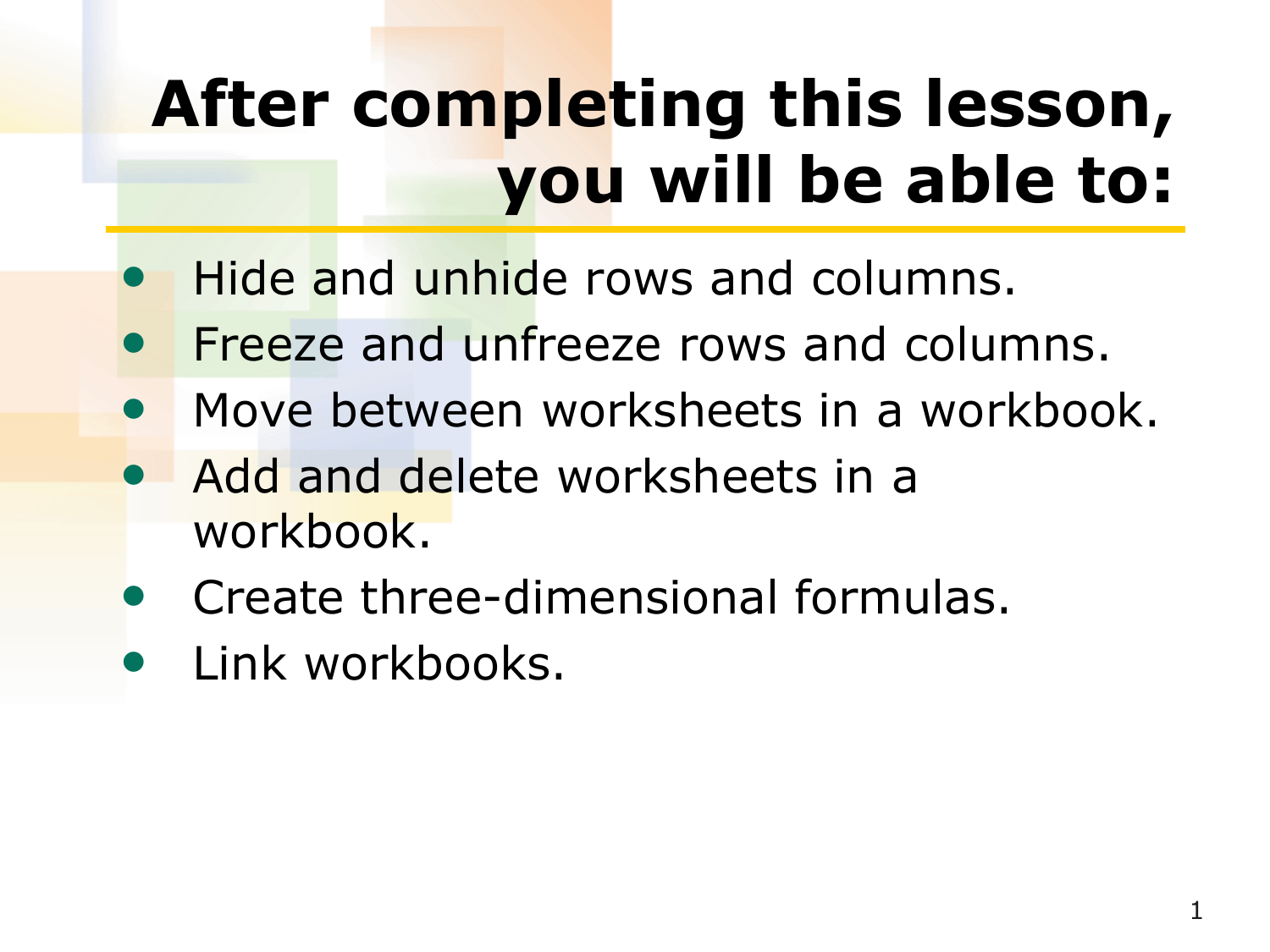# **Hiding and Unhiding Rows and Columns**

### **To hide a row or column**

- Click the selector for the row or column to hide.
- 2. On the Format menu, point to Row or Column and then click Hide.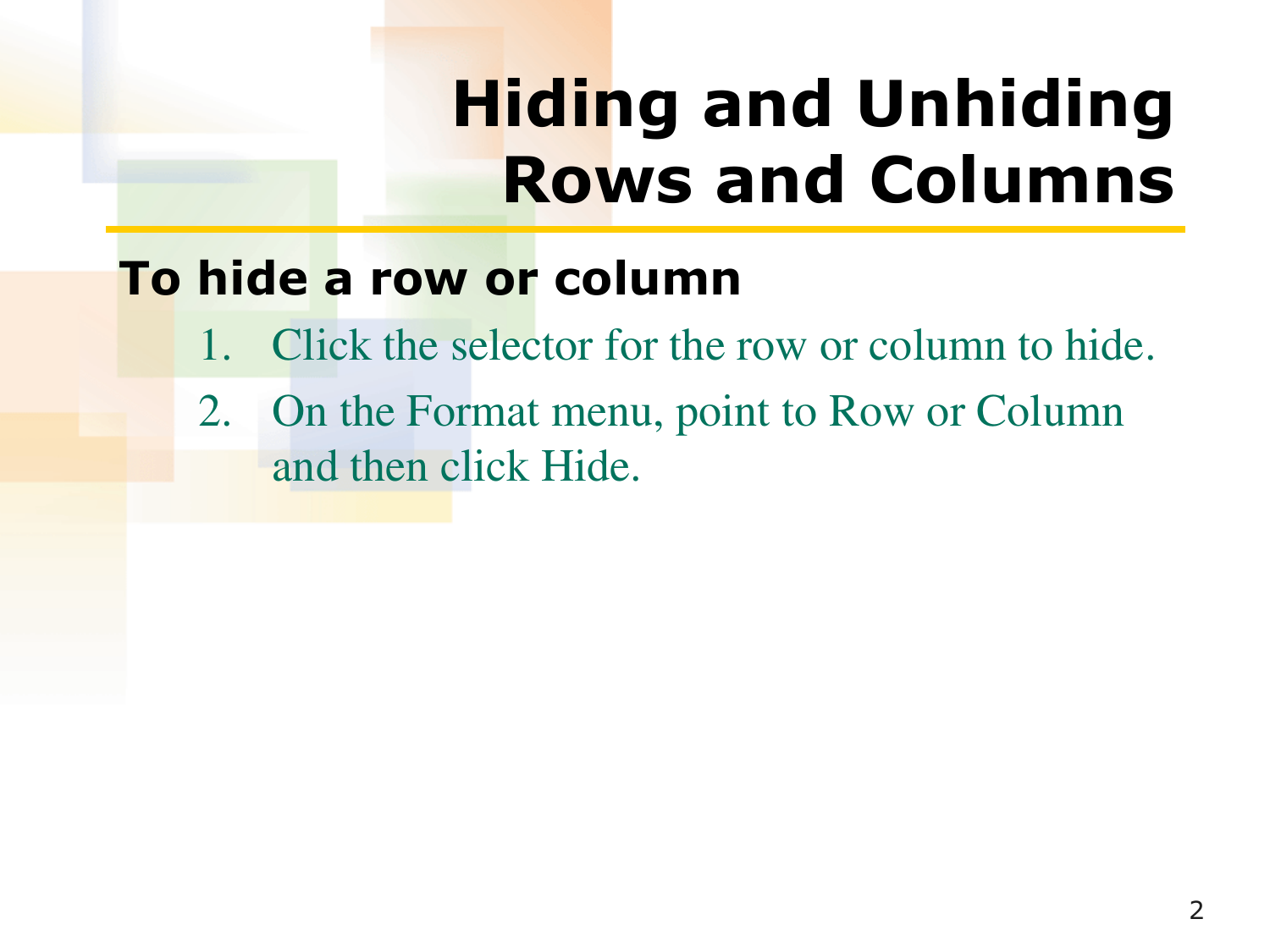# **Hiding and Unhiding Rows and Columns**

#### **To unhide a row or column**

- 1. Select the rows or columns on both sides of the hidden row or column.
- 2. On the Format menu, point to Row or Column and then click Unhide.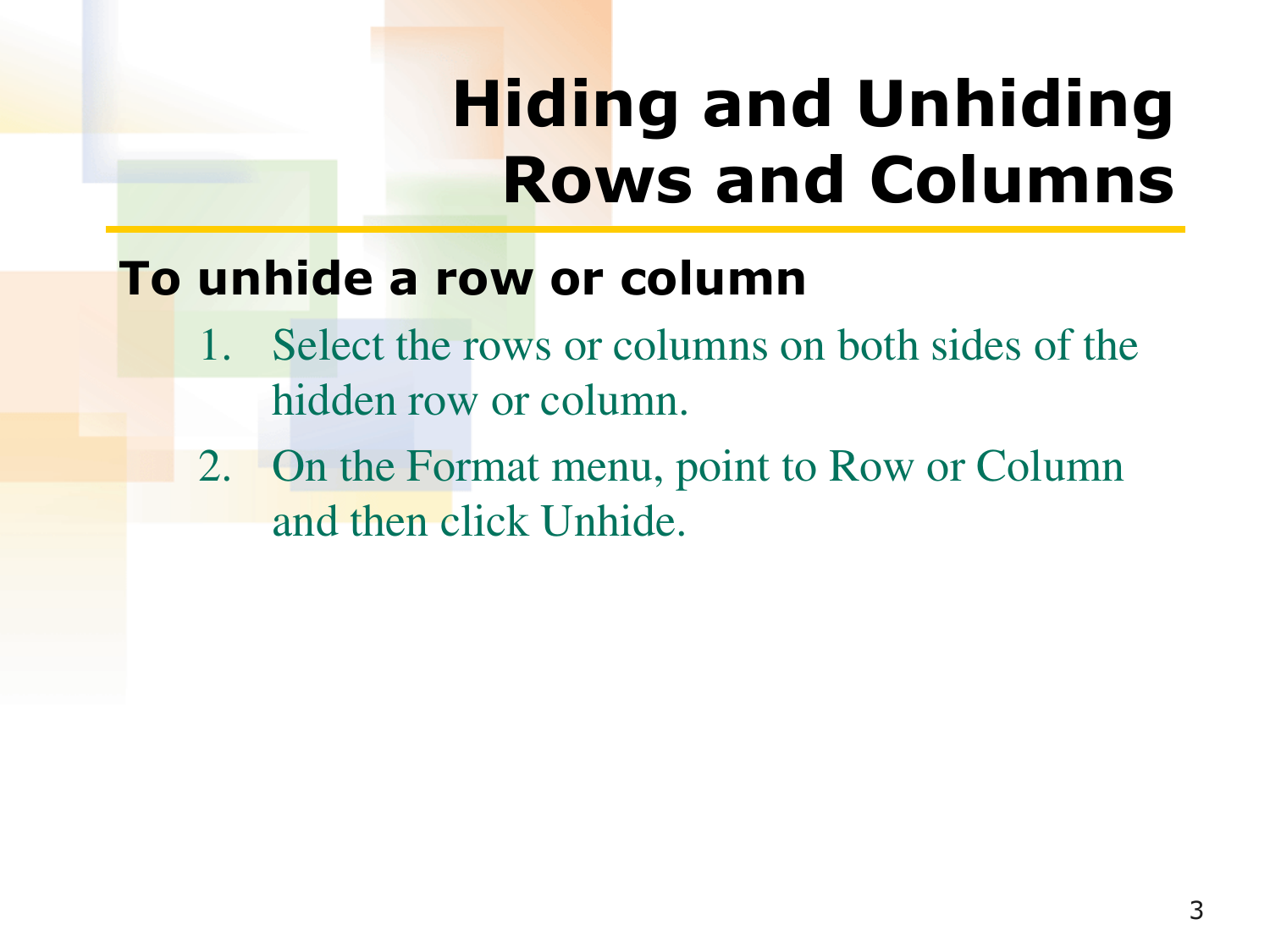## **Freezing and Unfreezing Rows and Columns**

### **To freeze rows and columns**

- Click a cell underneath the bottom row that you want to freeze and to the right of the rightmost column that you want to freeze.
- 2. On the Windows menu, click Freeze Panes.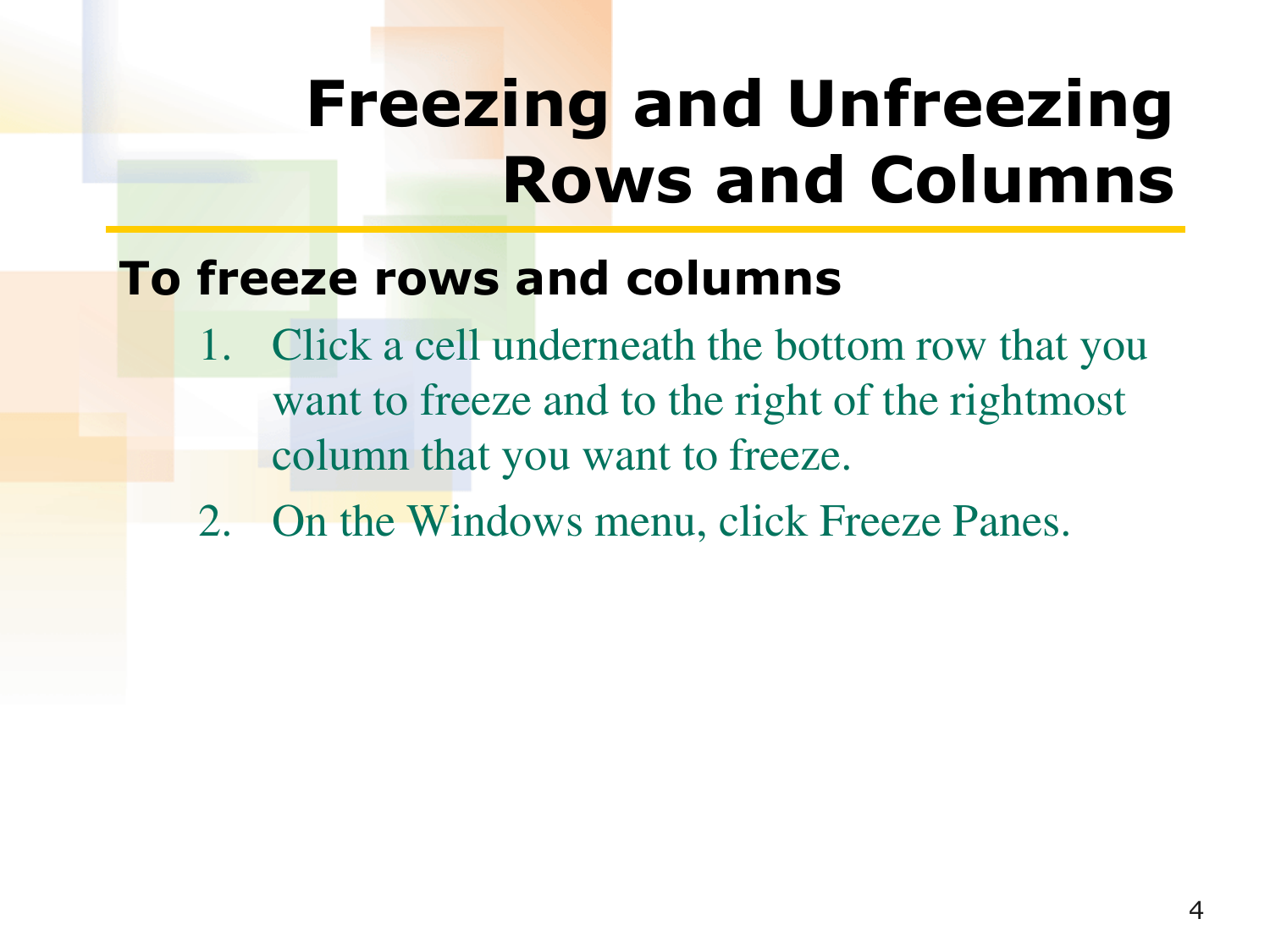### **Freezing and Unfreezing Rows and Columns**

#### **To unfreeze rows and columns**

• On the Windows menu, click Unfreeze Panes.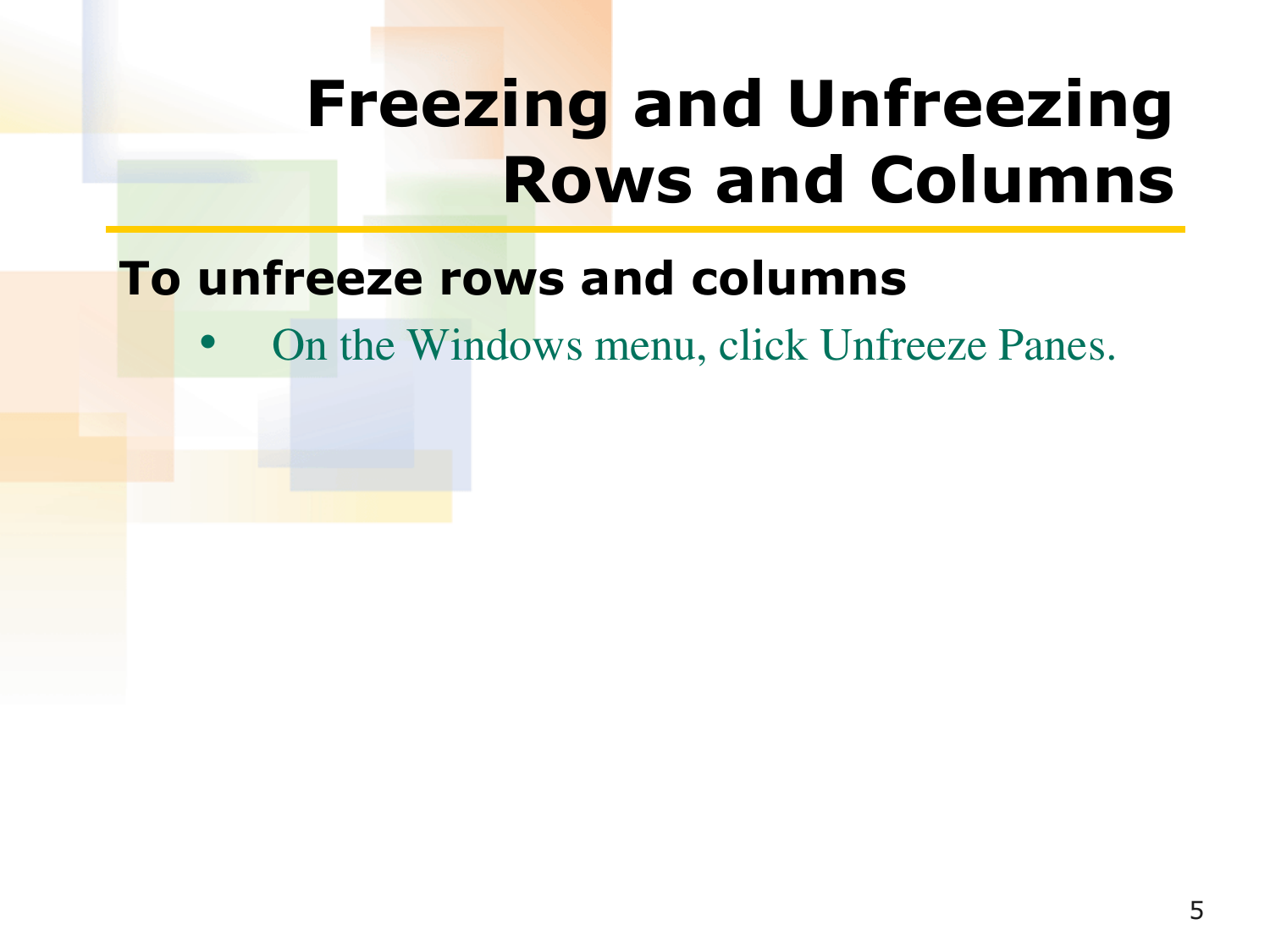## **Navigating Between Worksheets in a Workbook**

### **To navigate between worksheets in a workbook**

Click on the sheet tab of the worksheet that you want to display.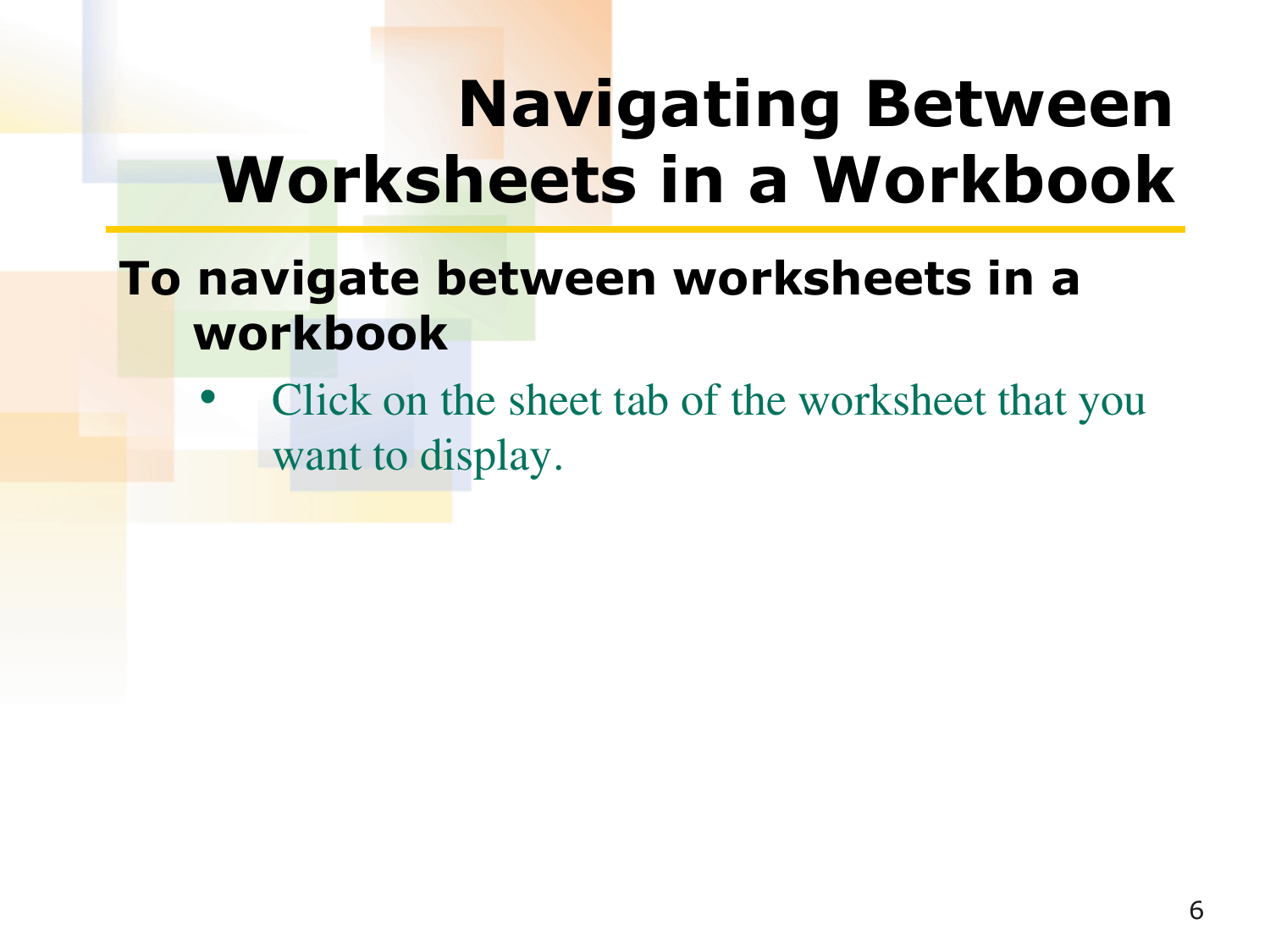## **Adding and Deleting Worksheets in a Workbook**

### **To add a worksheet to a workbook**

• On the Insert menu, click Worksheet.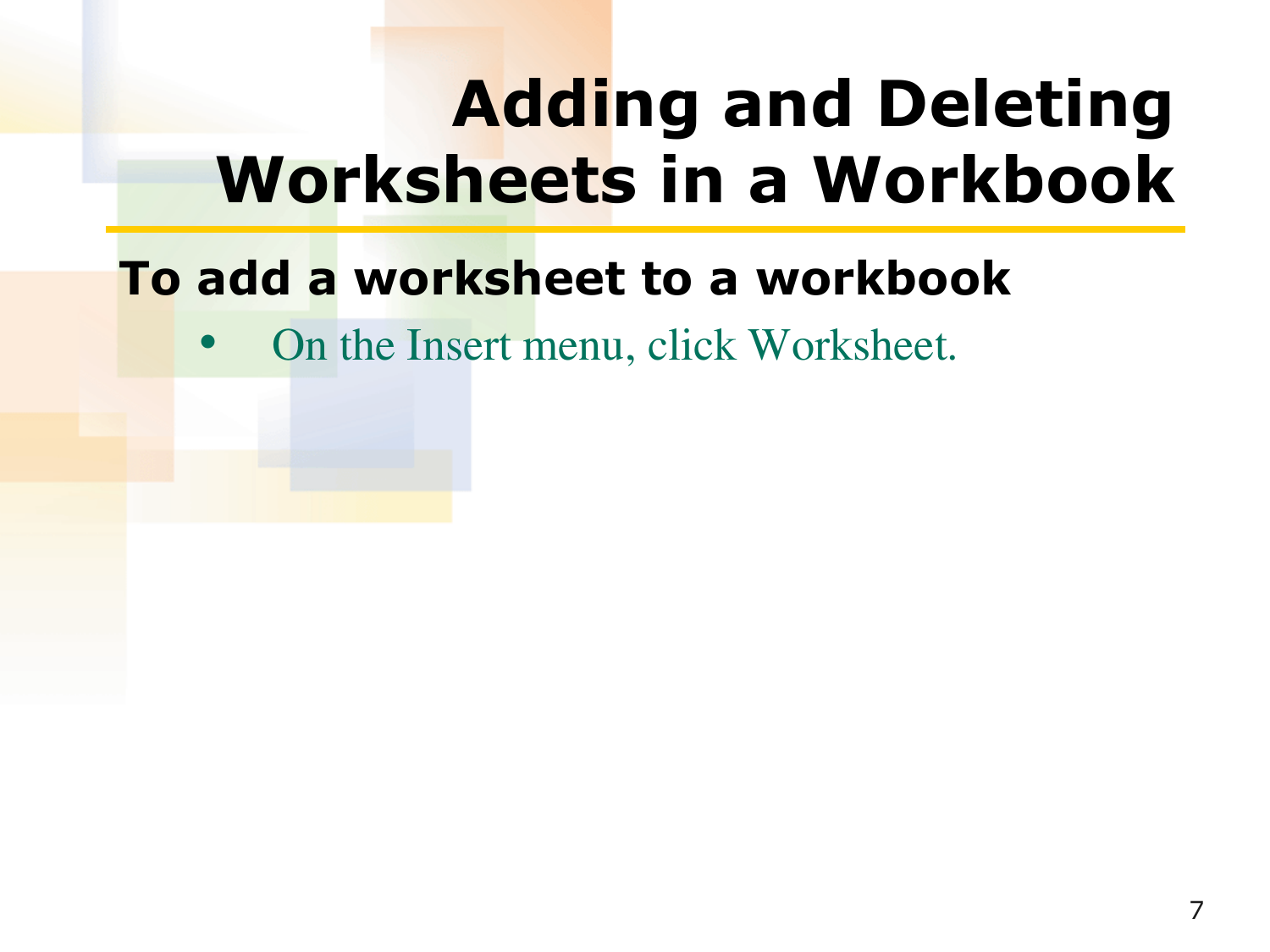## **Adding and Deleting Worksheets in a Workbook**

### **To delete a worksheet in a workbook**

- 1. In your workbook, click the sheet tab for the worksheet that you want to delete.
- 2. On the Edit menu, click Delete Sheet.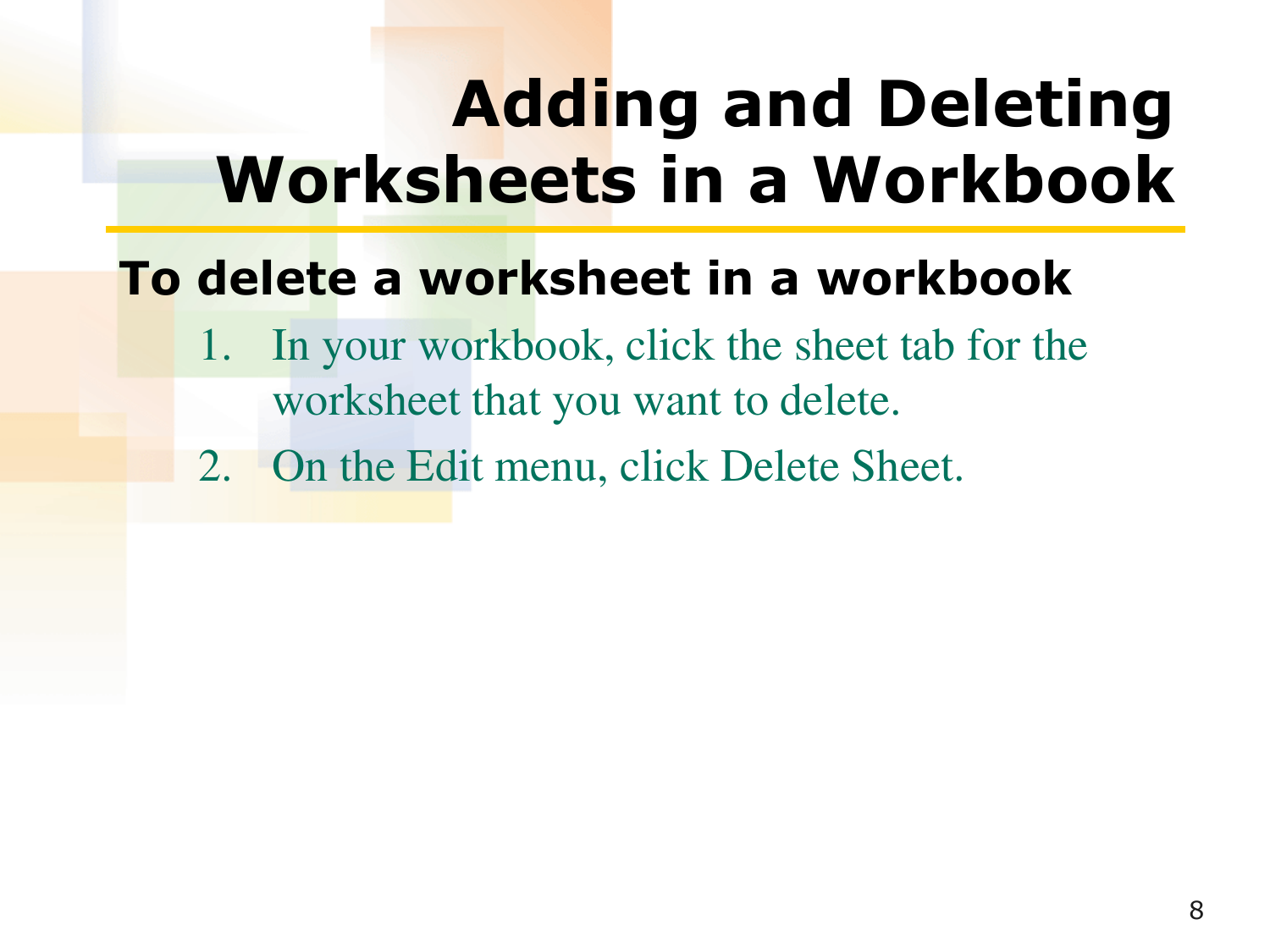# **Creating a Three-dimensional Formula**

### **To create a three-dimensional formula**

- 1. Click the cell where you want to insert the formula.
- 2. Type the formula using the appropriate worksheet and cell references.
- 3. Press Enter.